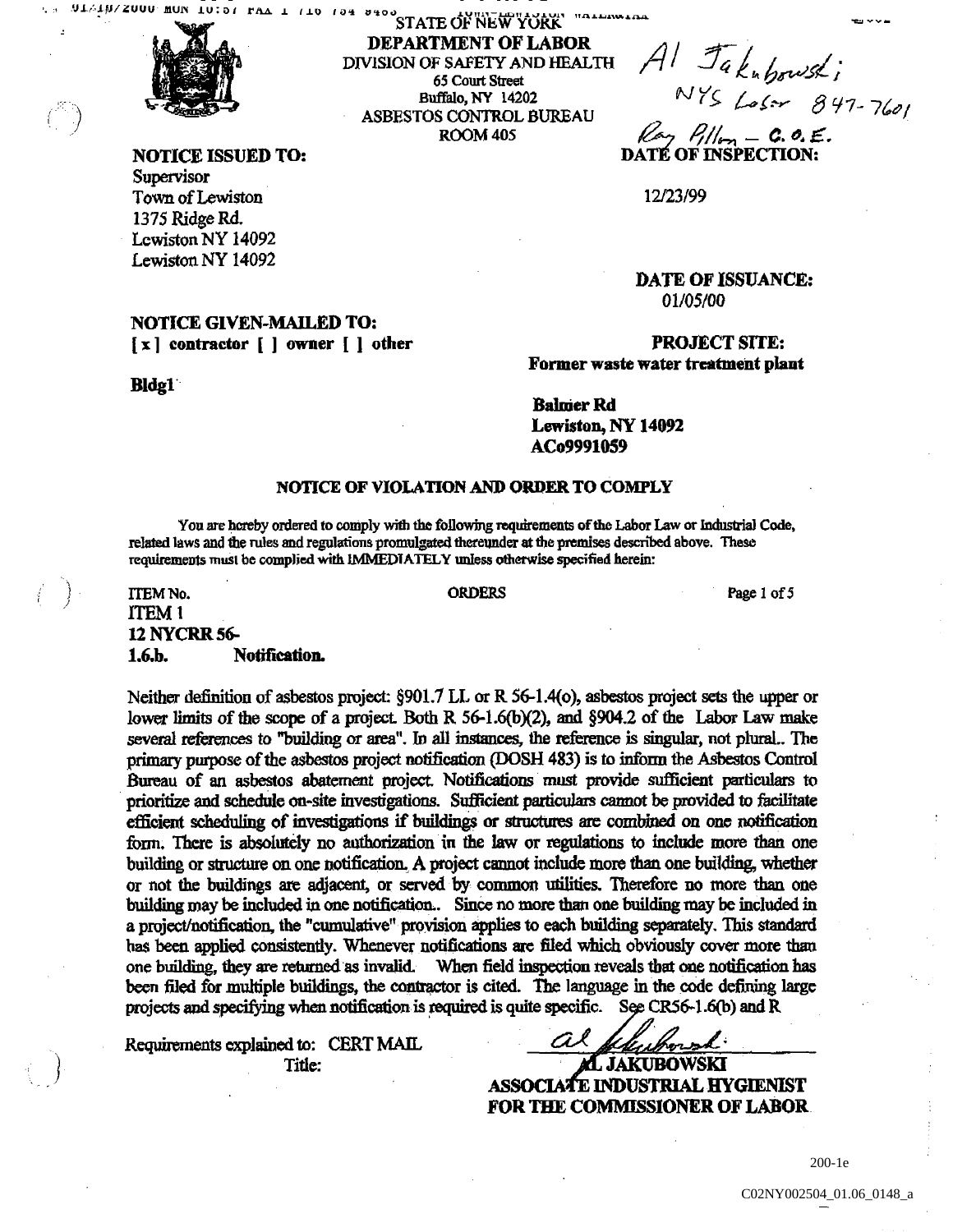47

NOTICE ISSUED TO: **DATE OF INSPECTION: Supervisor** Town of Lewiston 12/23/99 <sup>1375</sup> Ridge Rd Lewiston NY 14092 Lewiston NY 14092

#### NOTICE GWEN-MAILED TO [x] contractor [] owner [] other **PROJECT SITE**:

Bidgi

#### DEPARTMENT OF LABOR DIVISION OF SAFETY AND HEALTH 65 Court Street Buffalo, NY 14202 ASBESTOS CONTROL BUREAU ROOM 405

DATE OF ISSUANCE 01/05/00

Former waste water treatment plant

**Balmer Rd** Lewiston, NY 14092 ACo9991059

#### NOTICE OF VIOLATION AND ORDER TO COMPLY

You are hereby ordered to comply with the following requirements of the Labor Law or Industrial Code<br>related laws and the rules and regulations promulgated thereunder at the premises described above. These requirements must be complied with IMMEDIATELY unless otherwise specified herein:

ITEM No. 2 of

#### Item

 $56-1.4(t)$ . For this reason, we will not require a notification unless either two hundred sixty linear feet or one hundred sixty square feet is exceeded, or notification for a lesser scope of work is required by the conditions of an individual or applicable variance

Fees will be required only for notifications exceeding 260 linear feet or 160 square feet, as §904.2 as amended is specific as to amounts. For similar reasons, fees are calculated on both linear feet and square feet. If both 1650 linear feet and 1000 square feet are exceeded, \$2000 is due.

Contractor did not sent in the required notification and fee for bldg.1.

Item<sub>2</sub>

#### <sup>12</sup> NYCRR

#### 56-1.9.a. Survey required.

Prior to advertising for bids or contracting for or commencing work on any demolition work on a building, except an agricultural building or a building the construction of which was begun on or after January 1, 1974, an owner and his/her agents, except the owner of one and two-family dwellings who contracts for but does not direct or control the work, shall conduct or cause to be<br>Requirements explained to: CERT MAIL Title: AL JAKUBOWSKI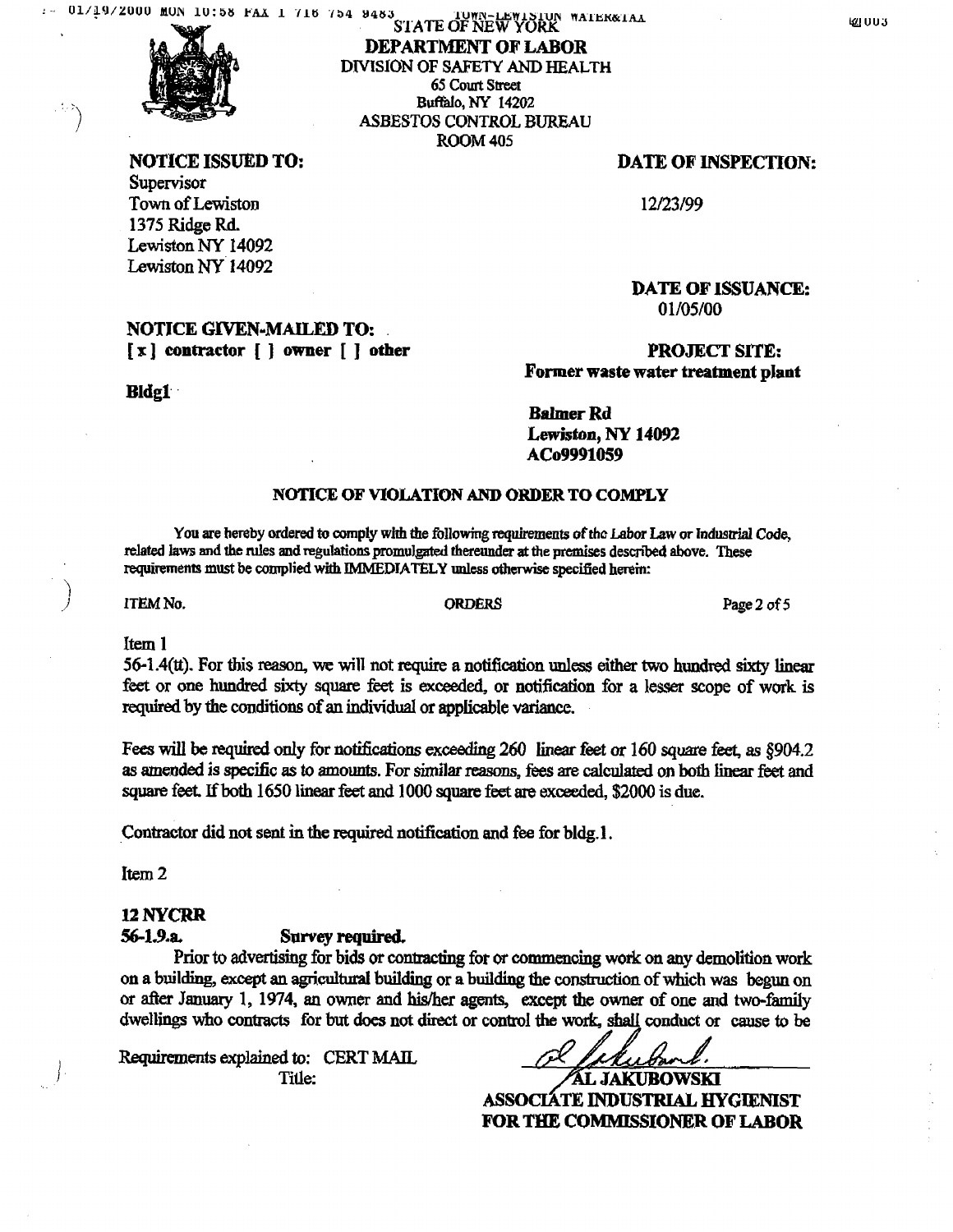

**Supervisor** Town of Lewiston 12/23/99 <sup>1375</sup> Ridge Rd Lewiston NY 14092

Lewiston NY 14092

#### NOTICE GIVEN-MAILED TO: [x] contractor [ ] owner [ ] other PROJECT SITE:

BIdgl

#### DEPARTMENT OF LABOR DIVISION OP SAFETY AND HEALTH 65 Court Street Buffalo, NY 14202 ASBESTOS CONTROL BUREAU ROOM <sup>405</sup>

#### NOTICE ISSUED TO: DATE OF INSPECTION:

DATE OF ISSUANCE:

01/05/00

## Former waste water treatment plant

Bahuer Rd Lewiston, NY 14092 ACo9991059

#### NOTICE OF VIOLATION AID ORDER TO COMPLY

You are hereby ordered to comply with the following requirements of the Labor Law or Industrial Code, related laws and the rules and regulations promulgated thereunder at the premises described above. These requirements must be complied with IMMEDIATELY unless otherwise specified herein:

ITEM No. **In the CONDERS** CRIMINAL CREATION CREATIVE CONDUCTS AND RESIDENCE CONDUCTS OF PAGE 3 of conducted a survey to determine whether or not the building or portion thereof to be demolished contains asbestos or asbestos material as defined in section 56-1.4 of this Subpart All such surveys shall be conducted in conformance with the requirements of subdivision (b) of this section.

Contractor did do required survey prior to demolition.

Item 3 12 NYCER 56-2

#### LICENSING AND CERTIFICATION

#### <sup>12</sup> NYCRR

## 56-2.1 Licensing requirements and procedures

#### 56-2.1.a License required

No contractor shall engage in an asbestos project unless such contractor has a valid asbestos handling license issued by the commissioner. All firms, corporations or other business entities providing management planning, project design, monitoring, inspection and/or air monitoring services shall obtain an asbestos handling license. In addition, the individuals employed by such firms, corporations or other business entities shall obtain the asbestos handling certificate appropriate to the tasks performed by such individuals.

Contractor did not have a license to perform asbestos abatement in bldg. 1

Requirements explained to: CERT MAIL  $\frac{\partial A}{\partial \mathbf{A}} = \frac{\partial A}{\partial \mathbf{A}} = \frac{\partial A}{\partial \mathbf{A}} = \frac{\partial A}{\partial \mathbf{A}}$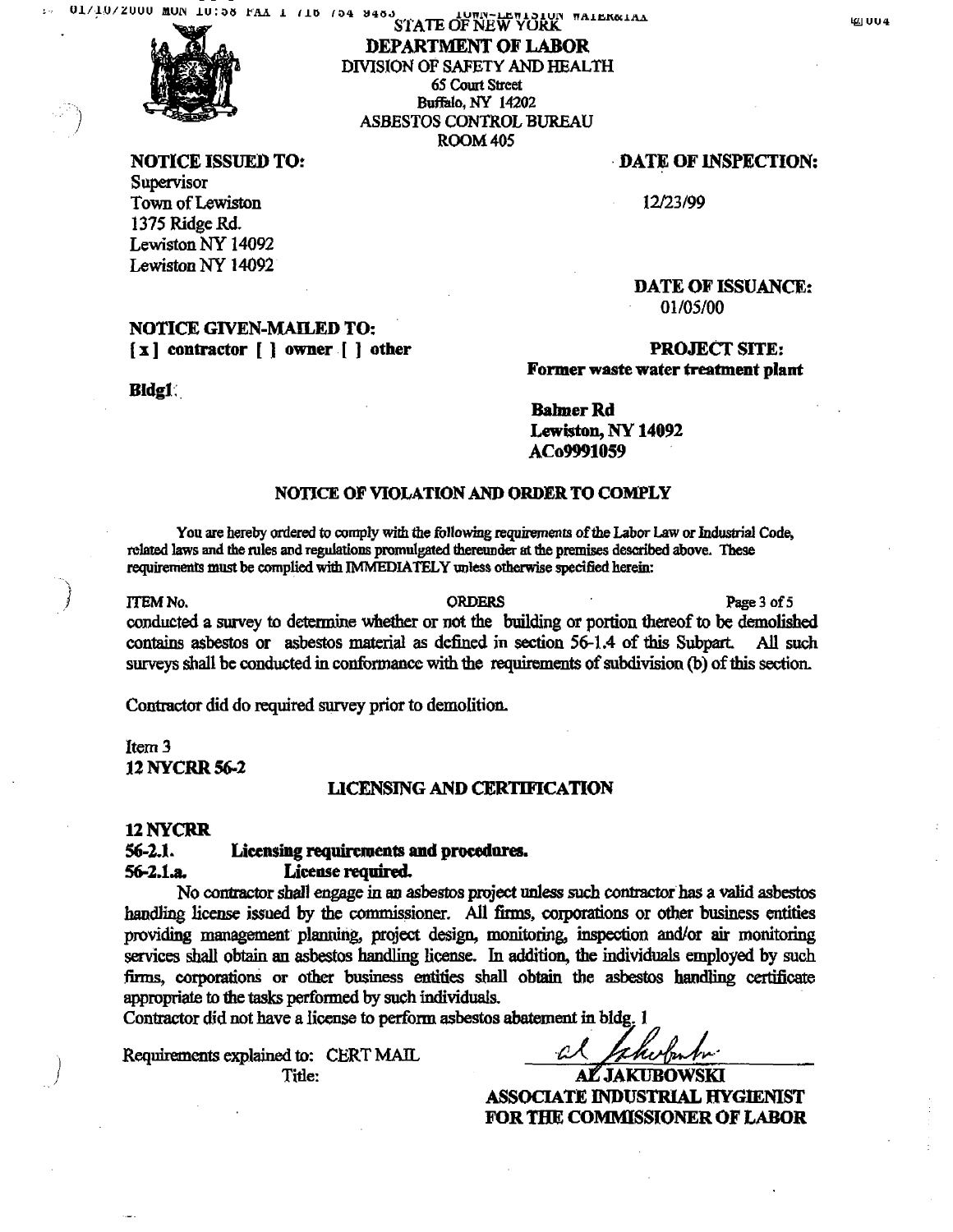

NOTICE ISSUED TO: **DATE OF INSPECTION:** Supervisor Town of Lewiston 12/23/99 1375 Ridge Rd

Lewiston NY 14092 Lewiston NY 14092

### NOTICE GIVEN-MAILED TO  $[x]$  contractor  $[$   $]$  owner  $[$   $]$  other  $[$   $]$   $]$  other  $[$   $]$   $]$   $[$   $]$   $[$   $]$   $[$   $]$  $[$   $]$  $[$  $]$  $[$  $]$  $[$  $]$  $[$  $]$  $[$  $]$  $[$  $]$  $[$  $]$  $[$  $]$  $[$  $]$  $[$  $]$  $[$  $]$  $[$  $]$  $[$  $]$  $[$  $]$  $[$  $]$  $[$  $]$  $[$  $]$  $[$  $]$  $[$  $]$  $[$

Bldg1

DEPARTMENT OF LABOR DIVISION OF SAFETY AND hEALTH <sup>65</sup> Court Sireet Buffalo, NY 14202 ASBESTOS CONTROL BUREAU ROOM445

DATE OF ISSUANCE 01/05/00

Former waste water treatment plant

**Balmer Rd** Lewiston, NY 14092 ACo9991O59

#### NOTICE OF VIOLATION AND ORDER TO COMPLY

You are hereby ordered to comply with the following requirements of the Labor Law or Industrial Code related laws and the rules and regulations promulgated thereunder at the premises described above These requirements must be complied with IMMEDIATELY unless otherwise specified herein

ITEM No. 2012 2013 2014 12:30 ORDERS Page 4 of Item 4 <sup>12</sup> NYCRR 56-2.2 Certification requirements and procedures

#### 56-2.2.a Certification and Training required

No contractor shall engage in or permit a person employed by the contractor to engage in or supervise work on an asbestos project unless each such person has a valid asbestos handling certificate issued by the commissioner appropriate to the work performed by such person on an asbestos project as defined elsewhere in this Part (rule). Training for all certificates hereafter set

forth shall meet all requirements established by the New York State Department of Health

Contractor employed workers that did have certificates

Item<sub>5</sub> 12 NYCRR 56-17 AIR SAMPLiNG MONITORING AND ANALYSIS

56-17.1 Schedules and methods Air sampling and analysis shall be conducted in accordance with the following table:

Table

Requirements explained to: CERT MAIL Title: ALAKUBOWSKI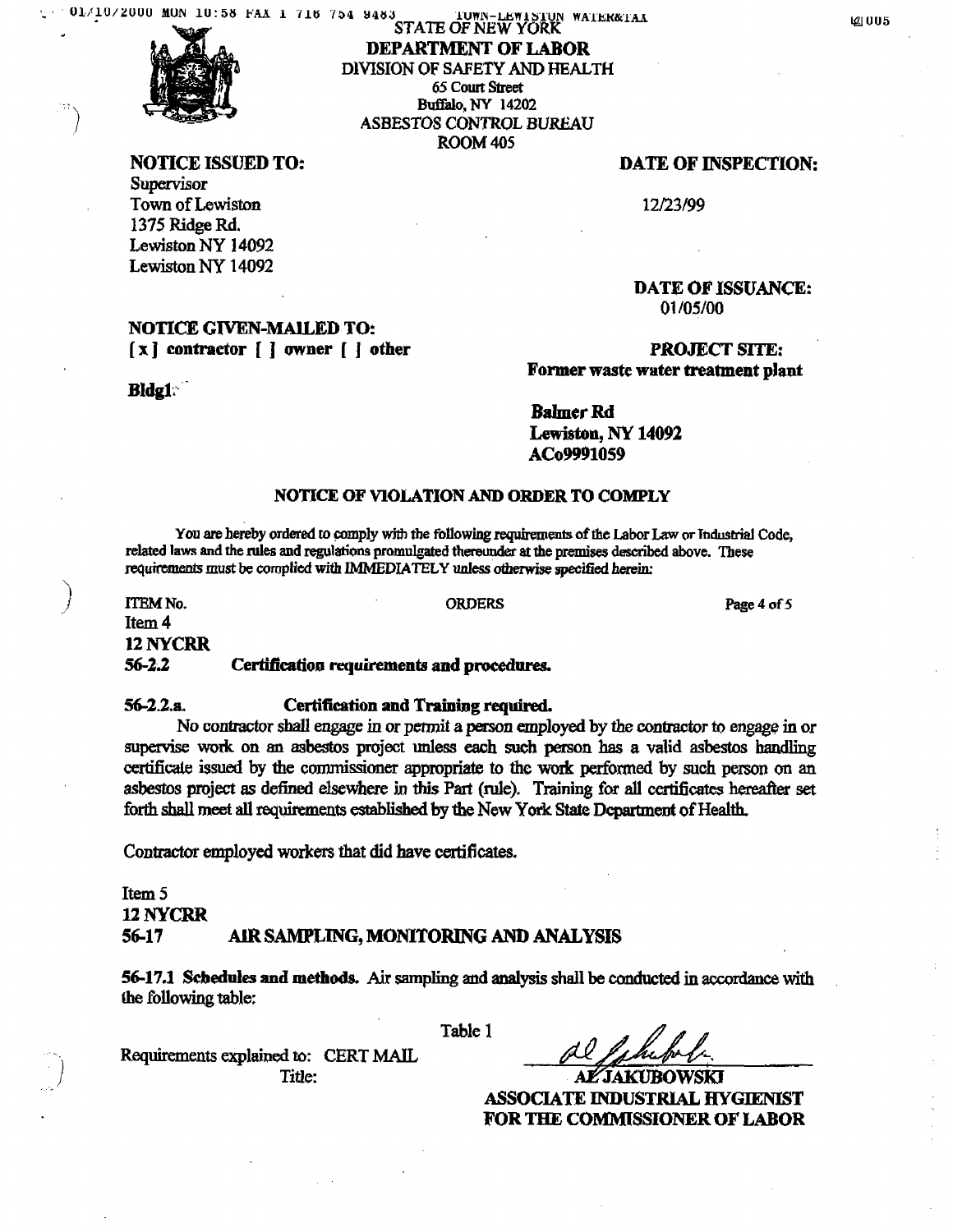

til den tiden tiden fra 1977

DEPARTMENT OF LABOR DIVISION OF SAFETY AND HEALTH STATE OF NEW YORK 65 Court Street Buffalo, NY 14202 ASBESTOS CONTROL BUREAU ROOM 405

Supervisor Town of Lewiston 12/23/99 1375 Ridge Rd Lewiston NY 14092 Lewiston NY l4092

### NOTICE GIVEN-MAILED TO  $[x]$  contractor  $[$   $]$  owner  $[$   $]$  other  $[$   $]$   $]$  other  $[$   $]$   $]$   $]$   $[$   $]$   $]$   $[$   $]$   $[$   $]$   $[$   $]$   $[$   $]$   $[$   $]$   $[$   $]$   $[$   $]$   $[$   $]$   $[$   $]$   $[$   $]$   $[$   $]$   $[$   $]$   $[$   $]$   $[$   $]$   $[$   $]$   $[$   $]$   $[$

#### Bidgi

#### NOTICE ISSUED TO: DATE OF INSPECTION:

DATE OF ISSUANCE 01/05/00

## Former waste water treatment plant

**Balmer Rd** Lewiston, NY 14092 ACo9991059

#### NOTICE OF VIOLATION AND ORDER TO COMPLY

You are hereby ordered to comply with the following requirements of the Labor Law or Industrial Code related laws and the rules and regulations promulgated thereunder at the premises describcd above These requirements must be complied with IMMEDIATELY unless otherwise specified herein:

loss of integrity

ITEM No. 2008 Page 5 of ASBESTOS PROJECT AIR SAMPLING & ANALYSIS REQUIREMENTS

| Project                                                                       | Background<br>(Prior to Start<br>of Project) | <b>Pre-Abatement</b><br>(Агеа<br>Preparation) | Abatement<br>(Work in<br>Progress) | Post-Abatement<br>(Clearance Air<br>Monitoring) |
|-------------------------------------------------------------------------------|----------------------------------------------|-----------------------------------------------|------------------------------------|-------------------------------------------------|
| Large Asbestos Project<br><b>All Projects</b>                                 | Required                                     | Required                                      | Required                           | Required                                        |
| <b>Small Asbestos Project</b><br>All Projects                                 | Required                                     | Required                                      | Not<br>Required                    | Required                                        |
| <b>Minor Asbestos Projects</b><br>*required on glovebag<br>or tent failure or | Not<br>Required                              | Not<br>Required                               | Not<br>Required                    | Required <sup>*</sup>                           |

Contractor did not perform air monitoring as required during abatement of bldg.

Requirements explained to: CERT MAIL  $\overbrace{\text{AL JAKUBOWSKI}}$